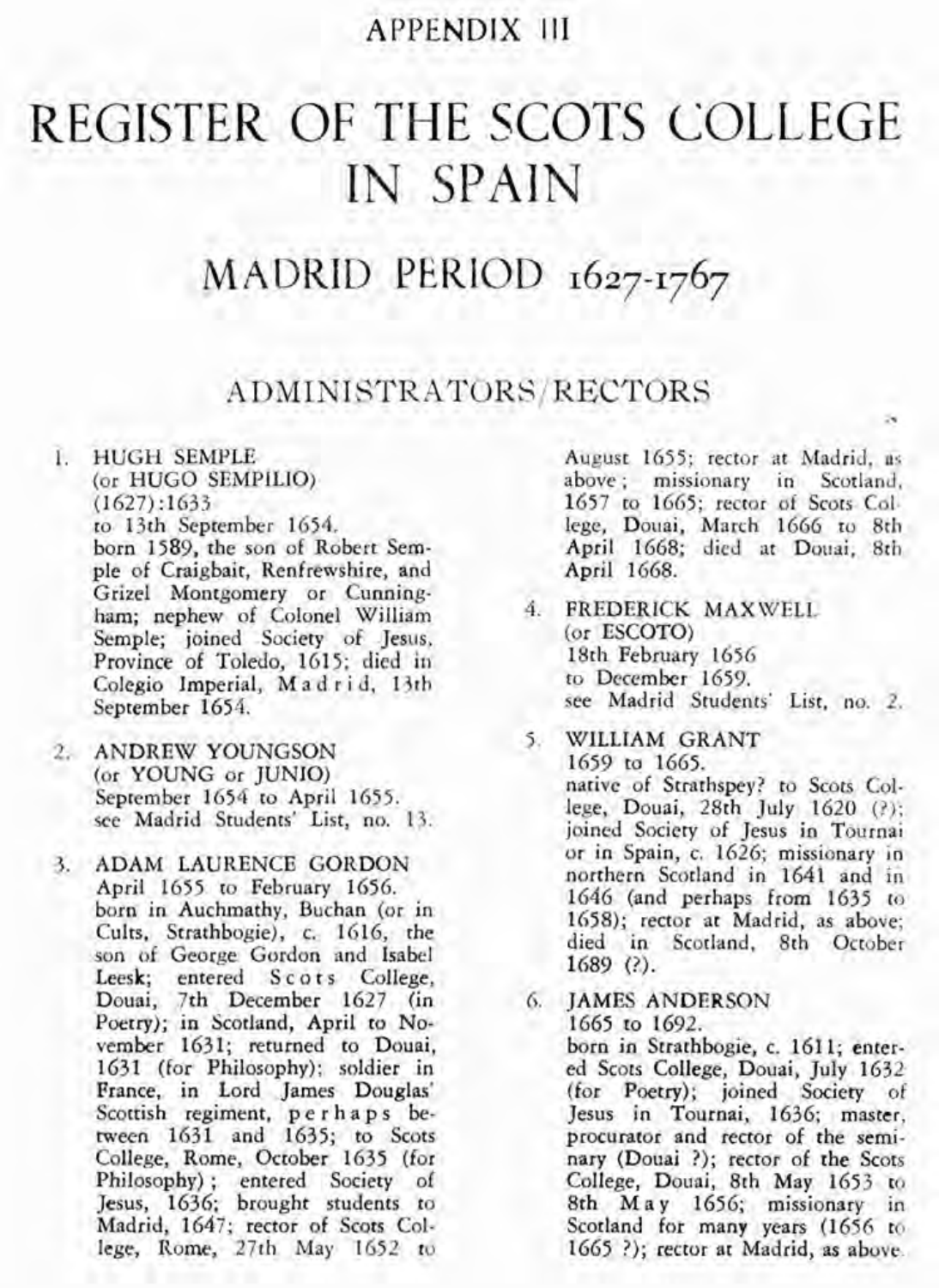#### **SPANISH ADMINISTRATORS (and, from 1692, Rectors)**

- (6 a). LUIS DE LA FUENTE c. 1659-60
- (6 b). JOSEPH ALTAMIRANO April 1682 (rector of English college; Madrid, April 1682 to 1692).
- (6 c). FRANCISCO MARTIN DE LOAYSA
	- December 1682
- (6 d). JERONIMO GUERRERO 1682 to 1684 (or 1685)
- (6 e). MANUEL DE MUNICHICHA 1685 to December 1687
	- ANTONIO DE RADA January 1688 to June 1702
	- 8. JOSEF DE AGUIRRE July 1702 to March 1704
	- 9. MANUEL NAVARRO April 1704 to September 1704
	- 10. PAULO FRANCISCO SUAREZ October 1704 to June 1711
	- 11. FERNANDO CORTS July 1711 to 15th July 1714 (rector of English College, Madrid, 1714 to 1717).
	- 12. THOMAS FIFE 15th July 1714 to 22nd November 1717. born at Aberdeen, 17th March 1674, the son of William Fyff and Helen Gordon; at Scots College, Douai, 10th December 1691 to 25th September 1693; joined Society of Jesus, Province of Naples, 29th January 1694; taught, and completed studies, at Naples; taught Humanities at Benevento and was sub-minister in College of Nobles, Naples; rector of Scots College, Rome, 11th November 1708 to 15th October 1712; rector at Madrid, as above; rector of Scots College, Douai, 1718 to 1721 and 1736 to 1739; procurator of Scottish mission at Paris, 1730 to 1733 (or 1736); was in Scotland (probably Galloway), August 1741; died in Luxembourg, 15th November 1746.

(Cf. Sommervogel, *Bibliothique de*  la Compagnie de Jésus, III, col. 720).

- 13. KENNETH (or FRANCIS XA-VIER) STRACHAN 22nd November 1717 to September 1721 son of Sir James Strachan, baronet of Thornton in The Mearns (a Protestant), and Catherine Ross of Pittendriech (Midlothian); to Scots College, Douai, 4th July 1700; joined Society of Jesus in Bavaria (or in Tournai, 17rh September 1703 ?); taught Philosophy; from Douai to Madrid, 13th June 1717; rector in Madrid, as above; a master in the college and confes
	- sor to Countess of Castelblanco in Madrid until 23rd December 1724; returned to Douai from Madrid, 1725, to be procurator and minister; rector of Scots College, Douai, 1731 to 1736; procurator of Scottish mission at Paris, 1736.

(Cf. Foley, ed., *Records of the English Province of the Society of Jesus,* VIII, p. 743).

#### 14. WILLIAM CLERK

October 1721 to September 1726 born in Edinburgh, c. 1669, the son of William Clerk (an advocate) and Jean Cars; to Scots College, Douai, 18th September 1688; joined Society of Jesus, 1689, and professed at Loreto, 2nd February 1706; rector of Scots College, Rome, 24th November 1712 to 16th June 1721; rector at Madrid, as above; confessor to Philip V, from March (or September) 1726 until his (Clerk's) death, in San Ildefonso de la G ran ja, 19th August 1743; buried in Jesuit College, Segovia.

15. WILLIAM MacGILL September 1726 to 11th October 1734 arrived in Madrid from Lyons, c. November 1717; rector at Madrid, as above; probably remained in College until end of October 1734; probably in Madrid in the summers of 1735, 1736 and 1737; between July 1742 and March 1745, returned to Madrid and, a month after his arrival, died there.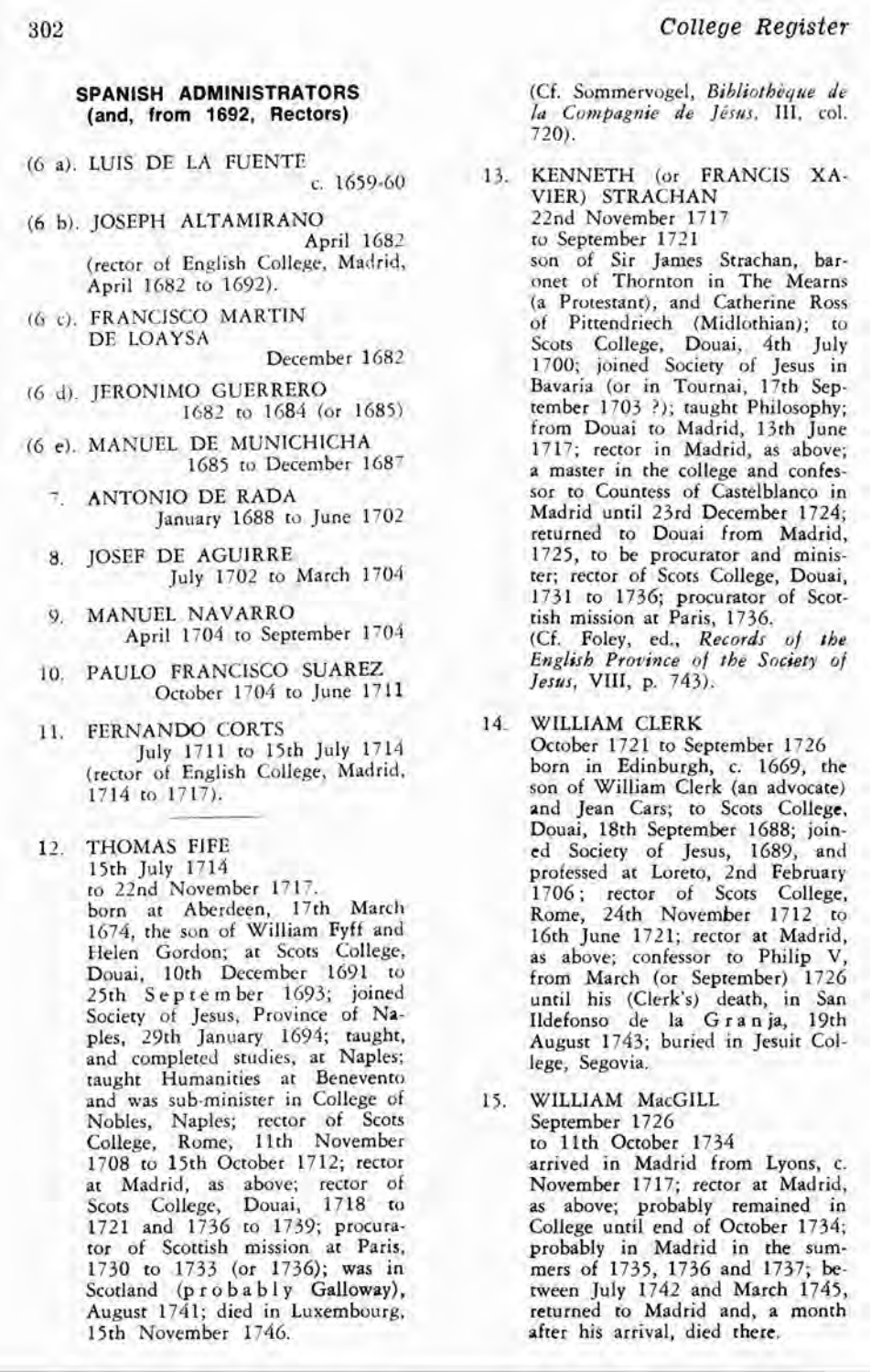#### **SPANISH RECTORS-ADMINISTRATORS**

16. GABRIEL BOUSEMART November 1734 to October 1741 (Provincial of Toledo, 1744-45).

17. AGUSTIN VARONA November 1741 to October 1743

#### 18. ANTONIO ESPINOSA

November 1743

to February 1746

- 19. FABIAN DE LA VEGA March 1746 to June 1763
- 20. COSMO LEON DE SELVA July 1763 to July 1766 or 1st April 1767

P. de Selva was perhaps succeeded by another rector (name unknown) in August 1766, but this is less likely.

# OTHER PRIESTS ETC. IN THE COLLEGE, **1627-** 1767

#### 1. JOHN SETON

1632 to 1637 and 25th September 1652 to 10th April 1654

the son of Chamberlain of Fyvie; studied and taught Philosophy in La Flèche, France; sent to Scots College, Douai. 1st August 1625; entered Society of Jesus novitiate at Tournai, 1625; left Madrid for Scotland, 17th February 1637; prefect of studies (?) at Douai, c.<br>1644-49; short secret visits to Scotland to enlist support for Montrose, 1649-50; died in Colegio Imperial, Madrid, 10th April 1654.

#### 2. JOHN HAY

c. 1645-48 see Madrid Students' List, no. 5.

3. GEORGE IGNATIUS BLACK-HALL ("BRACAL")

1655 to 1656 brother of Charles Blackhall, missionary in Scotland; had been a merchant in Spain before entering Society of Jesus as a lay brother; came from Soria as assistant to Adam Gordon, rector-administrator of the College, July 1655; to Jesuit house at Arévalo, near Avila, 1656.

### 4. ROBERT GRANT

1656 (or earlier) to 1657 born in Yorkshire, 1594; entered Society of Jesus novitiate, 1618; of studies at St.-Omer; in Alcalá de Henares, 1656.

(Cf. Sommervogel, op. cit., 111, col. 1680 - same person?)

5. JAMES SEMPLE

c. 1660-70 see Madrid Students' List, no. 24.

6. ALEXANDER SlNCLAIR (or SCOTT)

1677 to 1679 see Madrid Students' List, no. 20.

JOHN GORDON

? to c. 1685 born c. 1640 (1638 ?). the son of Adam Gordon of Artloch and Isabel Leslie, the sister of Fr. George Leslie; to Scots College, Douai, 25th April 1655; joined Society of Jesus at Tournai, 1660/62; taught Humanities/Philosophy in Douai, 1672 (for fourteen years); was said, in 1707, to have been a missionary in Scotland for thirty years; died in Aberdeen, October 1720. (Cf. Foley, op. cit., VII, p. 309).

8. JAMES CUNNINGHAM

1695

 $9. -<sub>BURNETT</sub>$ 

1717 to ?

see Madrid Students' List, no. 40.

#### lo. JOHN SETON

1723 see Madrid Students' List, no. 45.

11. TOHN RIDDOCH 1723 to 1726 born 11th (or 22nd) September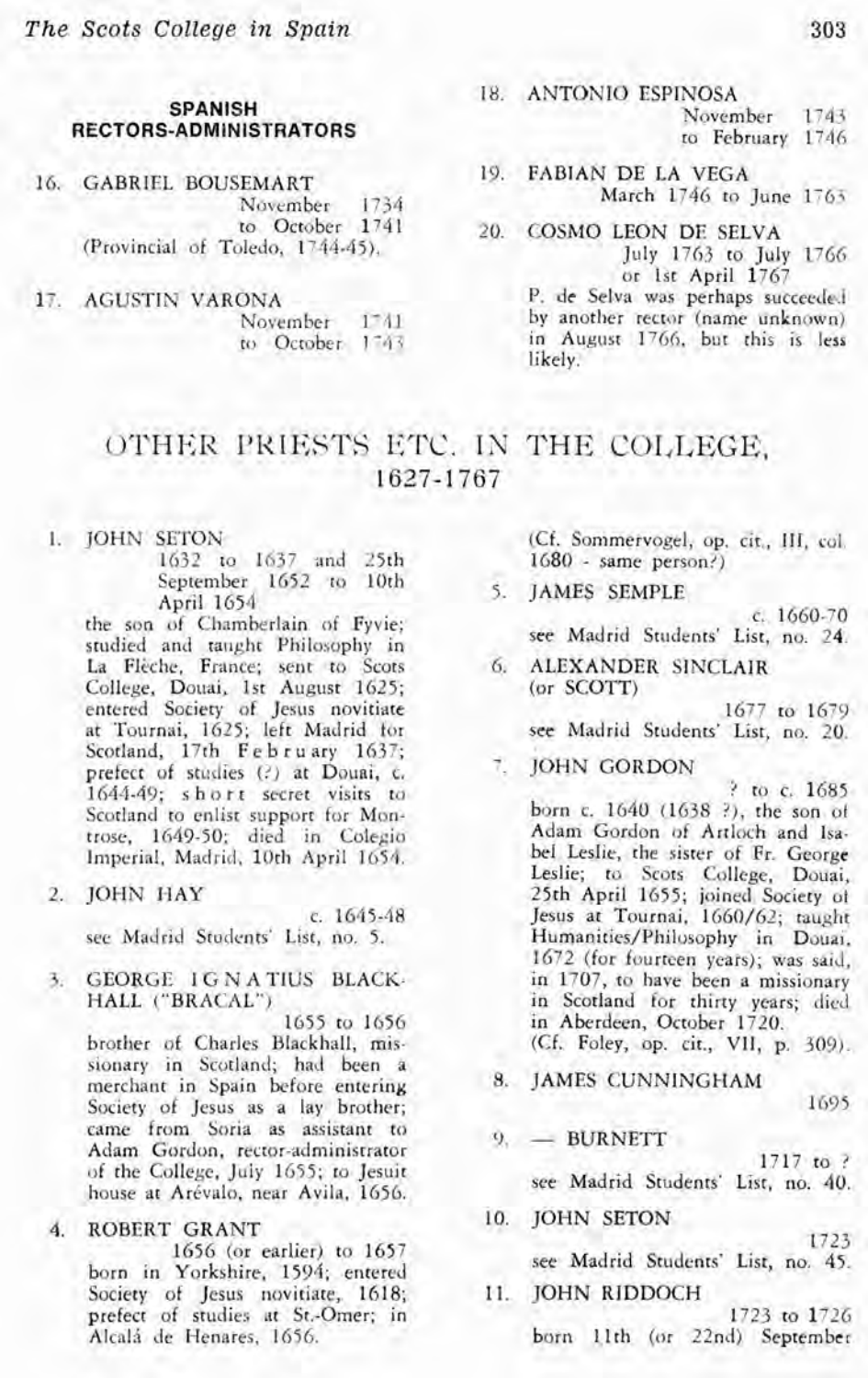1700; to Scots College, Douai, July 1714; joined Society of Jesus at Nancy, 24th September 1718; taught Grammar, studied Philosophy (in Champagne ?); taught Humanities in College in Madrid (not yet ordained), c. December 1723 to mid-1726; taught in various places in France, 1726 to 1729; studied Theology at Rheims, 1729 to 1732, and taught Philosophy at Auxerre, 1732 to 1734; to Scottish mission, 8th March 1736; rector of Scots College, Douai, 27th August 1743 to January 1748 and 17th January 1757 to May 1766.

- 12. WILLIAM in College as master, January 1724.
- 13. ALEXANDER GRANT 1726 to 11th October 1734 came from Douai to replace Fr. Francis Xavier Strachan.
- 14. KENNETH McKENZIE September 1729 to 1732 (?) see Madrid Students' List, no. 58.
	- 15. JAMES GORDON

1730 born 16th September 1702, the son of John Gordon of Auchleuchries and Elizabeth Grant of Crichy; to Scots College, Douai, 15th July 1717; entered Society of Jesus, Ro- man novitiate, August 1719; taught Humanities in the Roman province for four years; arrived in Madrid, 1730, and taught Humanities in the College for one year; studied Theology in Rome and, in 1735, returned to Douai; rector of Scots College, Douai, 31st August 1739 to August 1743 (?).

16. JOHN DUNBAR

1730 see Madrid Students' List, no. 50.

- 17. ALOYSIUS McGUIRE left College, 10th August (?) 1733.
- 18. LUIS DE BEAUMONT

1st October 1733<br>to 10th October 1734 a non-Jesuit teacher in the College.

19. FRANCISCO FER ("L'ABBE") 1st October 1733<br>to 10th October 1734 a non-Jesuit teacher in the College.

### **STUDENTS**

#### **Hugh Semple, Administrator, 1633-54 1632**

- 1. **THOMAS BROWN** (or BAILIE) son of John Brown of Lochhill in the parish of New Abbey, Galloway, and Jean Johnston of Newby; to Scots College, Douai, 7th December 1627 (Syntax); to Scots College, Madrid, November 1632; joined Society of Jesus, Seville, 1634; died in novitiate in great sanctity, 24th March 163....
- $\mathbf{2}$ FREDERICK MAXWELL (or ESCOTO)

born c. 1615, the son of Baron Herries of Terregles; to Scots College, Douai, 28th July 1629 Herries of Terregles; to Scots College, Douai, 28th July 1629<br>
(Grammar) — one of the students<br>
(Grammar) — one of the students maintained by Col. Semple; to Scots College, Madrid, November 1632; entered Society of Jesus, Villagarcia (near Valladolid), 1634; was in College, 1648 to 1649/50. then in Scotland (until perhaps 1655); rector of the College, 18th February 1656 until his death in Madrid, December 1659. (Cf. Sommervogel, op. cit., VII, col. 970; Foley, op. cit., VII, p. 496).

3. JOHN PATERSON

from Kinharvie in the parish of New Abbey, Galloway; to Scots College, Douai, 7th December 1627 (Syntax); to Scots College, Madrid, November 1632 (after Philosophy); went to Alcalá de Henares to study; entered Society of Jesus but, soon after entering (?), died.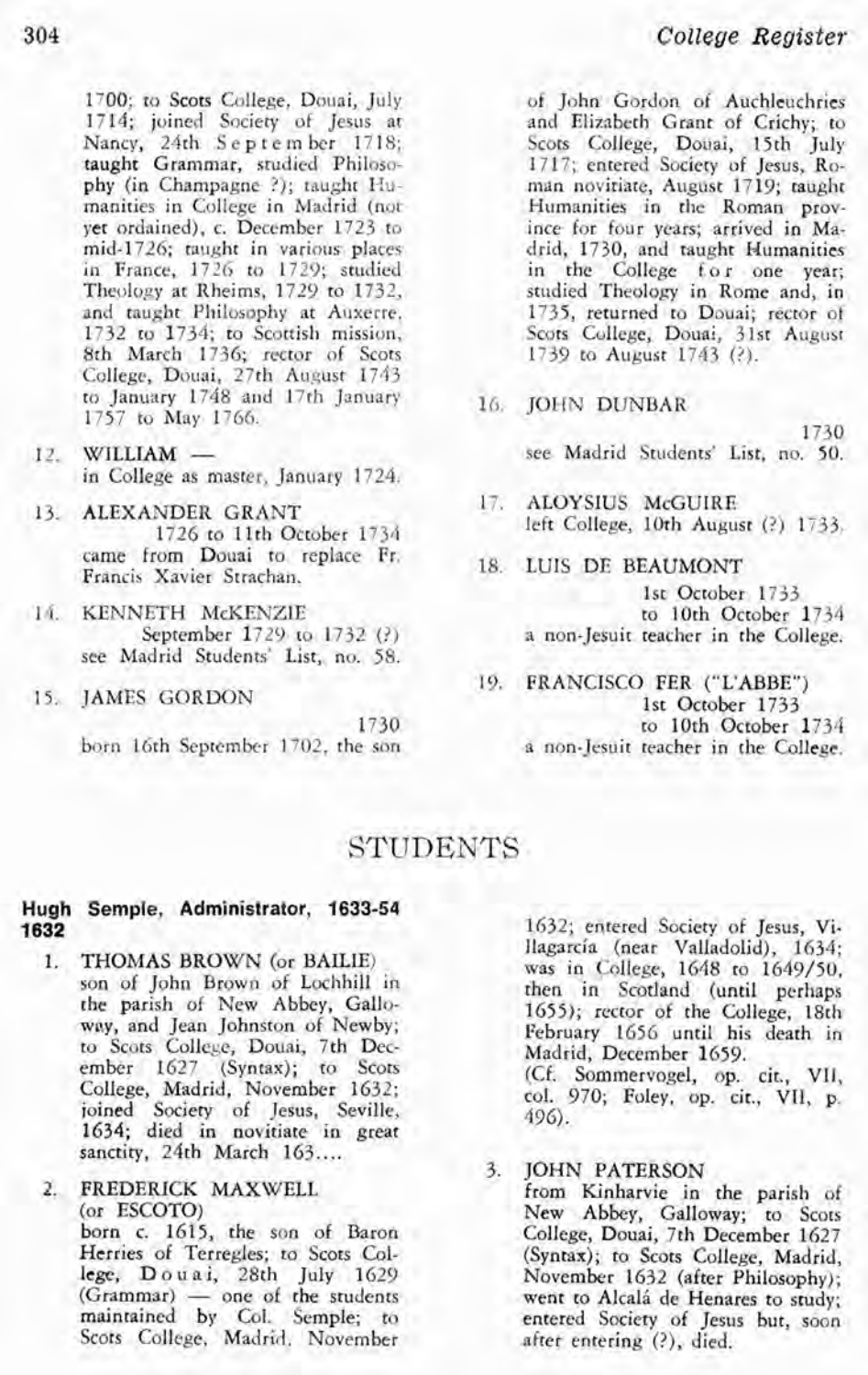#### 1633

- ALEXANDER GORDON in College at start of 1633 but left, 1634.
- 5. JOHN HAY in College from start of 1633; also there as a priest, c. 1645-48.
- **6. JOHN IRVINE** in College from start of 1633 but left, 1634.
- ALEXANDER SCRIMGEOUR (or  $7.$ SKINNER or SCHEMERS ?) born in Edinburgh, 1621; arrived in College, 26th February 1633 (?), from San Sebastián; left for Scots College, Douai, 10th September 1636; sent to Scots College, Rome, 1640, and entered Society of Jesus there, 24th March (or May) 1641; worked as missionary as penitentiary; died, either on 3rd September 1679 (at Loreto ?) or at Douai on 23rd September 1679, two months after fleeing from persecution in England.

(Cf. Foley, op. cit., VIII, pp. 693 and 880).

#### 1643

- GEORGE ANDERSON  $8<sub>1</sub>$ born at Tulloch in Cromarty (or Ross ?), c. 1617, the son of George Anderson (chamberlain of the Marquis of Huntly) and Margaret Hall; to Scots College, Douai, 13th July 1641 (Humanities); to Scots College, Madrid, 1643, and, later, to Rome; joined Society of Jesus, but dismissed.
- WILLIAM LAING 9.

born at Aberdeen, c. 1625, the son of William Laing and Elizabeth Anderson; to Scots College, Douai, 1638, but dismissed because of ill health; re-admitted (Grammar), 1st October 1642, but again dismissed, 1643, because of ineptitude at studies; perhaps a student in the Scots College, Madrid; drowned in *"comitacus"* of Marquis of Castel Rodrigo (Governor General of the Netherlands), 1649.

**1647** 

- 
- 10. THOMAS JOHNSTON<br>born at Aberdeen, c. 1618, the son of Robert and Agnes Johnston; to Scots College, Madrid, 7th Septem-<br>ber 1647; ordained a priest and, on 22nd November 1649, left for Scotland; entered Scots Benedictine<br>Monastery, Ratisbon, professed on 6th May 1655 ("Fr. Ninian"), and died there, 17th December 1663.
- 11. HUGH ROSS

born in parish of Coul in the district of Mar, c. 1627, the son of Alexander Ross and Mary Bonner; regent at the University of Aberdeen; convert to Catholicism; to Scots College, Madrid, 7th September 1647, but left, 15th January 1648.

12. WILLIAM SEMPLE the son of John and Mary Semple; regent of philosophy in University of Glasgow for several years; con vert from Calvinism; to Scots College, Madrid, 7th September 1647, and died, 13th December 1647.

13. ANDREW YOUNGSON (or YOUNG or TUNIO) born at Dores in the parish of Kettins, Angus, 13th July 1619, the son of Alexander Young and Elizabeth Reid; regent of philosophy in University of Aberdeen and Marischal College, Aberdeen, 1645- 46; convert to Catholicism and left Scotland on pretext of studying medicine; to Scots College, Madrid, 7th September 1647; entered Society of Jesus, 20th November 1647, and was at novitiate in Badajoz in 1649; was administrator of College, September 1654 to April 1655; professor at University of Alcalá for seventeen years and taught Theology at Toledo, Villareal, Murcia and Madrid; died in Madrid, 1st August 1679. (Cf. Sommervogel, op. cit., IV, col.

886).

14 ROBERT GORDON born at Elgin, c. 1623, the son of George Gordon and Margaret Bonneyman; arrived at Scots College. Madrid, 2nd November 1647, having completed Grammar, but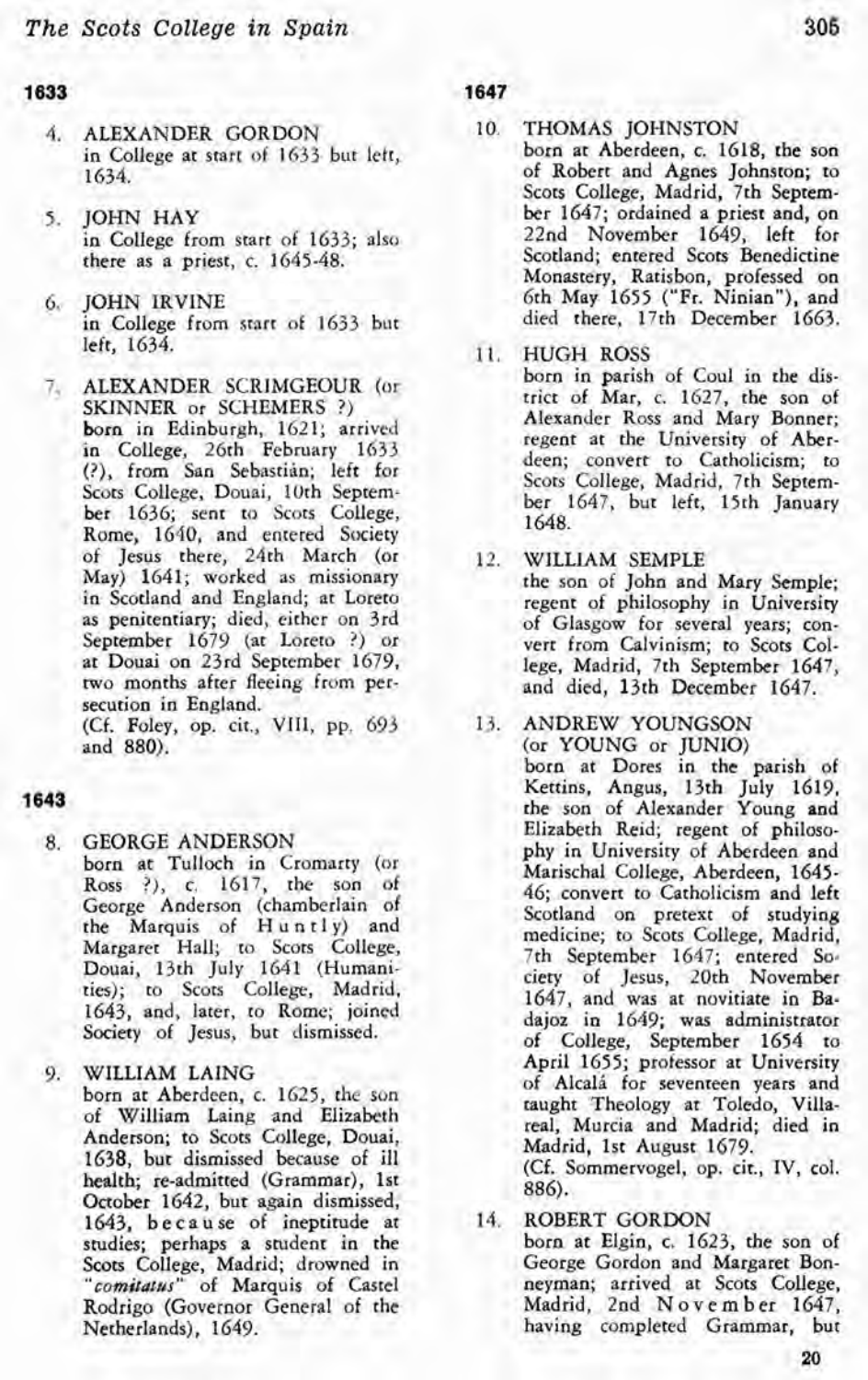not accepted because ignorant of Canon of St. Genevieve in Paris,<br>Latin and had a lead pellet in his 1649 Latin and had a lead pellet in his head; became a captain in the army.

15. ROBERT MAXWELL

born c. 1628, the son of James Maxwell and Alice Collins, and nephew of Lord Herries; to Scots College, Madrid, 2nd November 1647, but dismissed, 10th April 1648.

- 16. JOHN REID (or READE) born in London, c. 1629, the son of John Reid ("Domini Tribuni militum") of Aikenhead and Judith Wekman; to Scots College, Madrid, pleted Syntax), but dismissed, 22nd November 1649.
- 17. EDWARD REID (or READE) born in London, c. 1630, the younger brother of no. 16; to Scots College, Madrid, 2nd November 1647 (having completed Syntax), but dismissed, 22nd November 1649.
- 18. ARTHUR FORBES

born c. 1631, the son of James Forbes of Blackton, Aberdeenshire, and Margaret (or Magdalene) Fra ser of Philorth, daughter of Baron of Philorth; to Scots College, Douai, 10th September 1643 (Figures); to Scots College, Madrid,<br>10th November 1647 (having November completed Syntax); intelligent but obstinate, insisted on enlisting in army, and left College, 10th April 1648; at Scots College, Rome, 12th February 1650 to 3rd February 1651; having returned to Scotland, married in 1671, and became Laird of Balvenie, Banffshire; died, 1695.

19. JOHN MENZIES

born in Aberdeen (parish of St. Machar), c. 1627, the son of Tho- mas Menzies of Balgownie and Margaret Gordon of Grandholm; to Scots College, Douai, 16th November 1643 (Grammar); at Scots College, Paris, for rwo years, then dismissed for ineptitude; to Scots College, Madrid, 10th November 1647 (having completed Rhetoric), but left, 15th January 1648, beause inept at studies; became a

20. ALEXANDER SINCLAIR (or SCOTT)

born in Aberdeen (parish of St. Machar), c. 1627 (15th September 1632 ?), the son of Walter Sinclair and Mariota (or Mariora) Douglas; converted to Catholicism; to Scots College, Douai, January (or 19th February) 1645 (Poetry); to Scots College, Madrid,<br>10th November 1647 (having completed Rhetoric); left, 1649 or 30th May 1650 (being perhaps at Alcali, 1649-50); at Scots College, Rome, November 1650 to 1654; returned to Spain for reasons of health, 1654; joined Society of Jesus, entered novitiate at Plasencia, 1656 (or 10th April 1655), transferred to Alcalá, February 1657; "sang Mass" in Scots College, Madrid, Easter 1659; professor of Rhetoric, Colegio Imperial, Madrid, for eight years; professor of Philosophy and Belles Lettres, Scots College, Madrid, c. 1677-79 (for five years ?); author of Principum feminarum exemplar, **id** est, vita Sanctae Margasitae, Scotoram Reginae (Madrid, 1679) and of verse-play on life of St. Hermenegild, martyr, performed by his pupils in Rhetoric, 18th October 1668; died in Madrid, 20th/22nd April 1679.

(Cf. Sommervogel, op. cit., **VII,**  col. 966).

- **1648** 
	- 21. ROBERT BARCLAY born at Irvine, the elder son of Hugh Barclay and Mary Maxwell, and a nephew of Fr. Hugh Semple; to Scots College, Madrid, 17th January 1648, and left, 22nd November 1649; to Scots College, Douai, 15th February 1650 (Syntax) and left, 16/26th August 1651; to Scots College, Rome (Logic), and left, 24th April 1652; joined Society of Jesus.
	- 22. JOHN FORBES

born at Aberdeen, 24th August 1626, the third son of Duncan Forbes of Camphill (or Campbell) and Elizabeth Forbes of Corse, (both Protestants); to Scots College,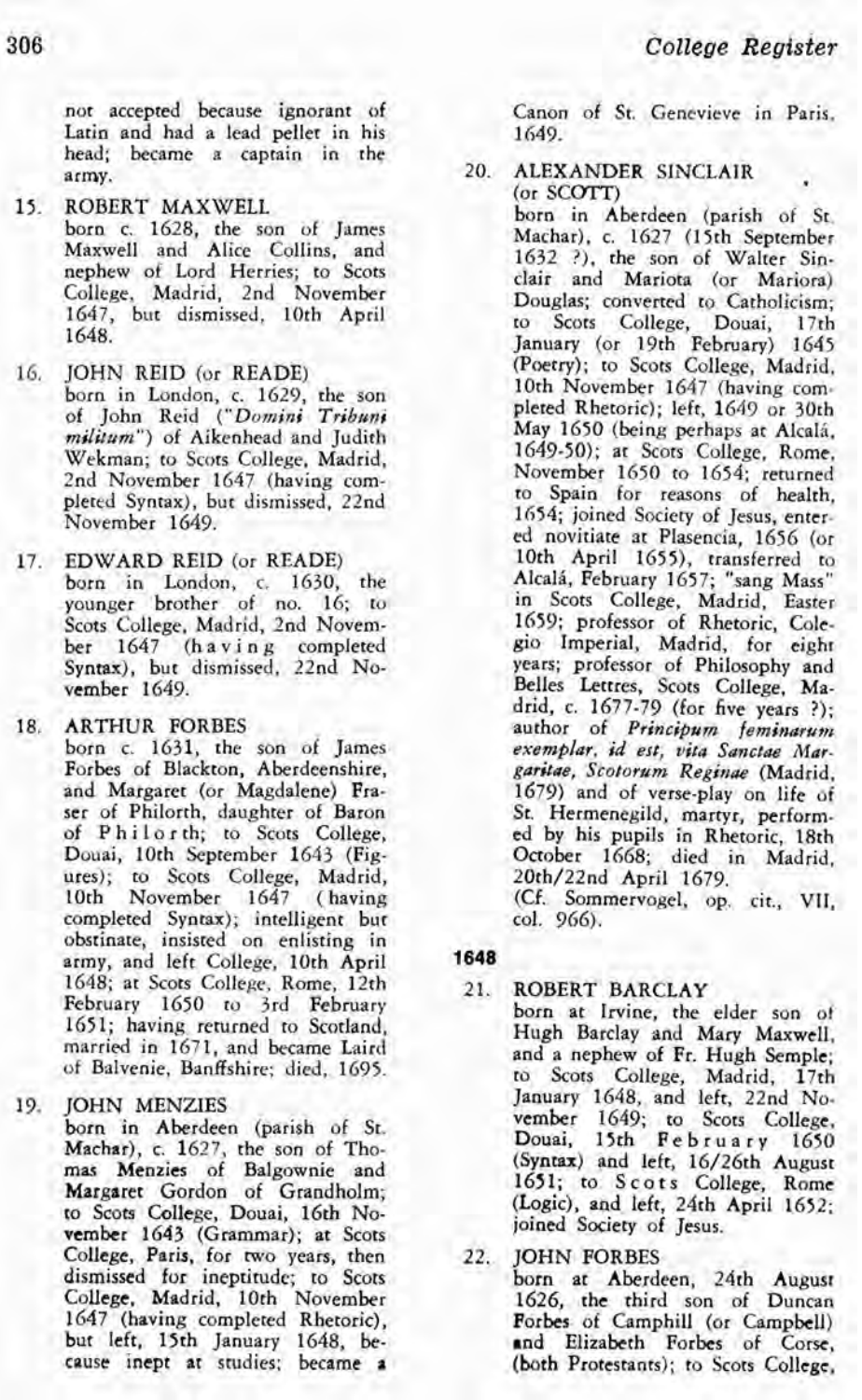Douai, 10th March 1644 (Syntax); to Scots College, Madrid, 17th January 1648, and left, 10th April 1648; in Scotland, married Jean Forbes, daughter of John Forbes, minister of Kincardine O'Neill, and gave up faith; in 1671 was a magistrate and showed friendship towards Jesuits and other Catholics.

23. ROBERT FRANCIS IRVINE (or IRWIN)<br>born at Aberdeen, 1629, the son

of Alexander Irvine and Mary Menzies (who, when in Scotland, had given refuge to Jesuits in their house, but who had been in exile abroad for sixteen years); to Scots College, Douai, 17th December 1640, and left for Madrid, 12/17th September 1647; to Scots College, Madrid, 1648, and left for Rome, 22nd November 1649, where, at Scots College, studied Logic but left, 21st June 1650; (in Rome Register, c a 11 e d Alexander, the name of his younger brother; had also been at Scots College, Paris, but dismissed.) (Cf. *The Innes* Review, vol. V  $(1954)$ , p. 69).

Also mentioned in "Annals of the Scots College".

- (23 a). JOHN IRWIN: arrived from San Sebastián; still in College, 1649;
- (23 b). N. FORBES: in College, 1649;
- (23 c). N. FINTAN: given a breviary, 1648; (Maestre Fontana given **via'** *tico,* 1649)
- (23 d). EDWARD RISLEO (RISLEY): left College, 22nd November (or December) 1649.
- **Andrew Y o u n g s o n, Administrator, 1654-55.**

**Adam Gordon, Administrator, 1655-56** 

- **Frederick M a x w e ll, Administrator, 1656-59**
- 1656
	- 24. IAMES SEMPLE born 1st May 1638, the son of

Lord Hugh Semple and Elizabeth Hay, daughter of Earl of Errol; a nephew of Colonel William Semple; to Scots College, Douai, 1649 (Figures); to Scots College, Madrid, 18th February 1656; joined Society of Jesus, 14th May 1656, and went to novitiate of Huete, near Cuenca; taught Rhetoric in College for eight years, c. 1660-70; was in Scotland for seventeen years; returned to Province of Toledo and died in Madrid (after 1693 ?).

25-26. Two students (names unknown) arrived from Paris, 12th December 1656; (not no. 28).

#### **1657**

- 27. JOSEPH BELLO (BELL ?) in Scots College, Madrid, 1637, and left for Paris, September 1657.
- 28. JOHN MOORE (or MURO) in Scots College, Madrid, 1657, and left for Jesús del Monte to study Arts (or for Paris), June 1657.

1658

A student arrived "again" in May 1658; two left for Paris; probably two students in College thereafter.

# **William Grant, Administrator, 1659-65**

- 1660
	- 29. EDWARD BROWN (or FOUNTAIN) born  $c. 1642$ , the son of  $-$  and Jean Brown; to Scots College, Douai, 20th October 1657 (Grammar); to Scots College, Madrid, 27th February 1660, but probably gone by end of 1663.
	- 30. ALEXANDER IRVINE born c. 1640, the son of Alexander Irvine of Belty and Isabel Irvine; to Scots College, Douai, 18th Ocrober 1656 (Grammar); to Scots College, Madrid, 27th February 1660; at Scots College, Paris, c.<br>1662-67; thereafter to Scotland as 2 missionary; died, 7th September 1706, "at Traquair where he mostly resided". *(Scotichronicon*, p. 630).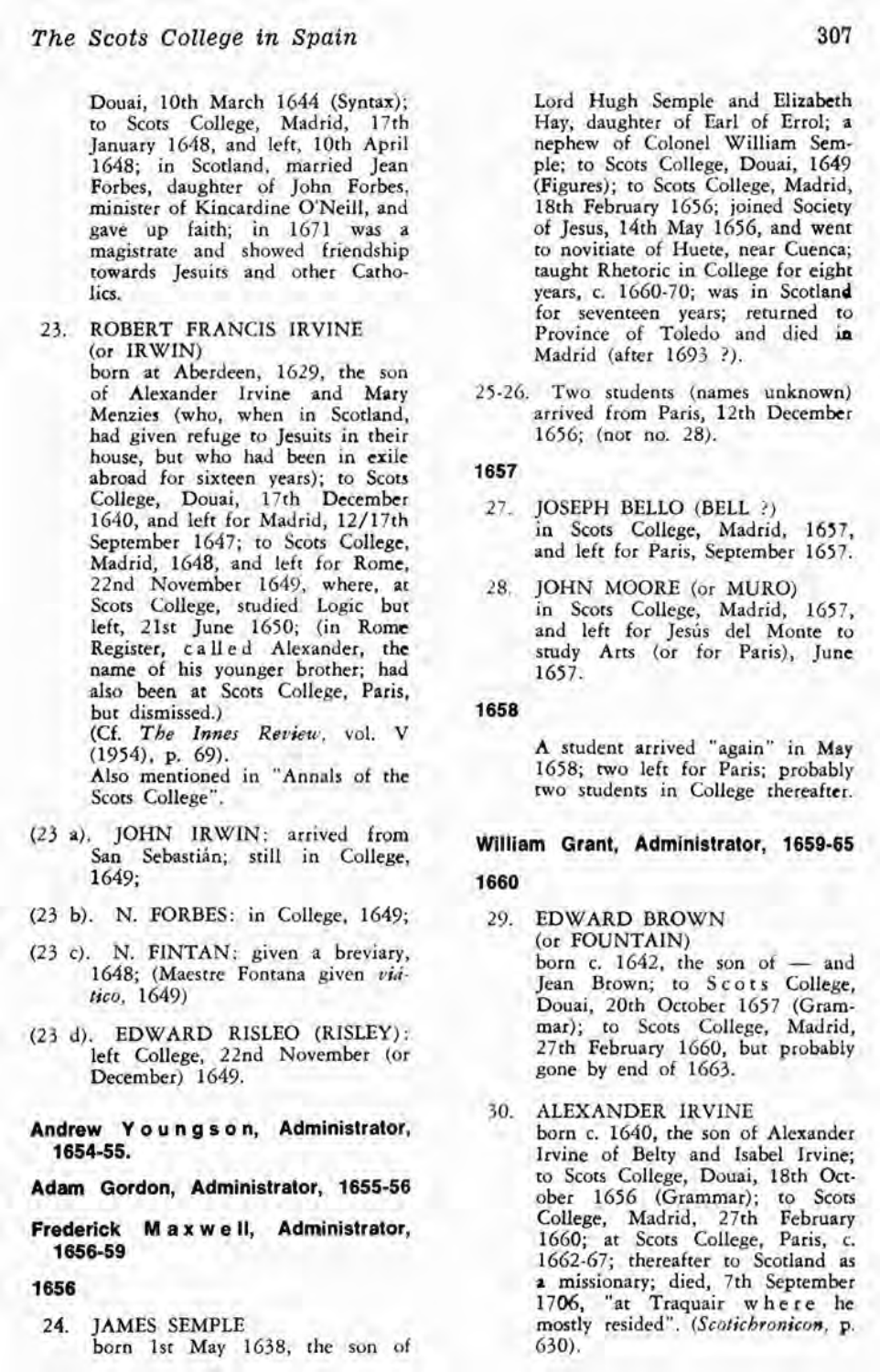#### **31. MICHAEL MENZIES**

born c. 1641, the son of Thomas Menzies of Balgownie and Margaret Gordon of Abergeldie; to Scots College, Douai, 13th June 1655 (Figures); to Scots College, Madrid, 27th February 1660; went to Paris and became an Augustinian.

#### 1664

32. CHARLES FOUNTAIN  $(FINTAN ? FONCANOT ?)$ (Charles Foncanot: born in Edinburgh c. 1615; to Scots College, Douai, 8th October 1632; returned to Scotland and, in 1640, was a teacher in England; became a priest in Spain)

to Scots College, Madrid, 1st October 1664; ordained a priest and left for Scotland, 1665, but remained there only eight months; was in Paris by 1667 and died there, 6th October 1683.

33. GEORGE INNES (Sir)<br>the son of Col. James Innes and -Maxwell; to Scots College, Douai, 27th June 1659; to Scots College, Madrid, at own request, 1st October 1664; ordained a priest in Madrid, 1673; returned to Scotland and worked there for twenty-five years (being once captured, but held only for a short time); became Baronet of Denoon and Balvenie; died, 26th February 1698.

34. THOMAS MAXWELL

born in Nithsdale; to Scots College, Douai, 8th July 1662; to Scots College, Madrid, at his own request, 1st October 1664; joined army, 1671, and served in Ireland, France and Italy; fatally wounded, leading a cavalry brigade at the battle of Marsaglia, 1693.

35. **JOHN STRACHAN** 

the son of  $-$  Strachan and  $-$  Hay of Delgaty; to Scots College, Douai, 20th October 1662 (Grammar); to Scots College, Madrid, at his own request, 1st October 1664.

#### 1665

 $(35 a)$ . ROBERT -, a student, left the College, 11th July 1665.

#### **James Anderson, Administrator/Rector, 1665-92**

#### 1669

- 36. **JOHN FALCONER** 
	- nephew of Fr. William Grant, former administrator of **the** College; from Douai to Madrid, 3rd October 1669, already a Jesuit novice.

#### 37. GEORGE GORDON

born c. 1654, the son of Adam Gordon of Artloch and Isabel Leslie, and a nephew of Fr. George Leslie of New Leslie; to Scots Col-<br>lege. Douai. August / September lege, Douai, August / September 1669; to Scots College, Madrid, 3rd October 1669; returned to Douai, 23rd December 1673, and to Scotland, unordained, 20th June (?) 1674.

(three brothers Jesuit priests: John, James, Peter).

38. **JAMES SEMPLE** 

born c. 1655, the son of Lord Semple; to Scots College, Douai, 29th April 1665 (Figures); to Scots College, Madrid, at his father's request, 3rd October 1669; died in Madrid.

#### 1674

The three sons of the Danish Ambassador were at the College.

#### 1677

(38 a). JOHN REID though not a seminarian, sent by his father, John Reid of Barbados (and probably a cousin of Fr. Alexander Sinclair, student no. 20) to College; probably left in 1679.

#### 1678

(38 b). ALEXANDER BUCHAN probably not a student of College; born near Aberdeen, 1659; joined Society of Jesus at Madrid, 1678, and later was at Douai; as a priest, left Madrid for Scotland, 1694/95; a missionary in Scotland, c. 1698; died in Aberdeen, 15th August 1718.

(Cf. Foley, op. cit., VII, p. 100).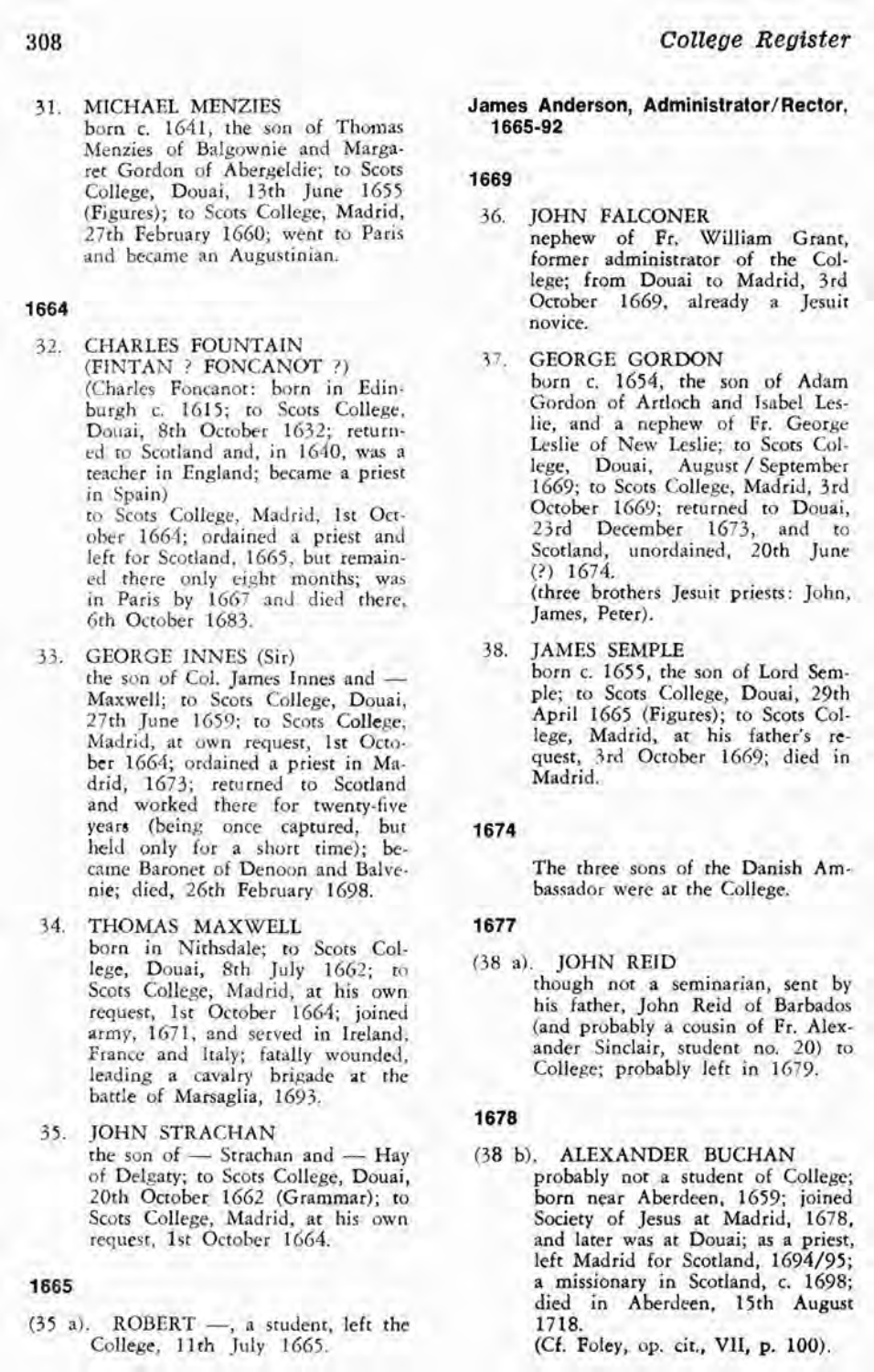#### **Spanish Administrators/Rectors, 1682- 1714**

#### 1693

39. GEORGE WOOD perhaps not a student of College; the son of George Wood; to Scots College, Douai, 10th December 1690; entered Society of Jesus, Madrid novitiate, and died therein.

#### **AFTER 1700**

40. ALEXANDER BURNETT perhaps not a student of College; born c. 1671, the son of the Pro. testant minister of Rayne; to Scots College, Douai, 1st October 1699, where completed Theology; entered Society of Jesus in Madrid. (A Fr. Burnett resided in the College, 1717-18).

#### **1710**

- 41. JAMES BELL perhaps not a student of College; born c. 1696; to Scots College, Douai, 6th November 1707; fled to Madrid, 6/8th February 1710; joined Augustinian Recollects in Madrid.
- 42. GEORGE SINCLAIR perhaps not a student of College; born c. 1697; to Scots College, Douai, 6th November 1707; fled to Madrid, 6/8th February 1710; joined Augustinian Recollects in Madrid.

#### **Thomas Fife, Rector, 1714-17**

#### **1715**

- 43. WILLIAM GORDON the son of Francis Gordon of Craig; to Scots College, Douai, May 1715; to Scots College, Madrid, 1715 (with nos. 44 and 45); joined Society of Jesus, Seville novitiate. c. October 1717.
- 44. JOHN IGNATIUS ODIE (or EDIE or ADE) born 1699; to Scots College, Douai, 13th May 1713; to Scots College, Madrid, 1715 (with nos. 43 and 45); joined Society of Jesus, Tarragona novitiate, c. October 1717;

studied Theology in Valencia and,<br>by February 1726, ordained a priest; was in Aragón Province, 1732.

- 
- 45. JOHN SETON<br>born 9th November 1695, the son of Sir George Seton of Garleton and Jean Seton; to Scots College, Douai, 24th October 1708; to Scots College, Madrid, 1715 (with nos. 43 and 44); joined Society of Jesus, 20th September 1716; after simple vows, taught Humanities for three years at Villareal and studied<br>Theology for four years at Alcalá; was a priest and resident in the College, 1723; went to Scotland as a missionary, July 1725; instructed and received into the Church George (later Bishop) Hay, 21st December 1748; died in Edinburgh, 16th July 1757.
- 46. ANDREW SETON born c. 1698, the younger brother of no. 45; to Scots College, Douai,

July 1714; to Scots College, Madrid, 1715 (or 1718); joined army.

#### **1716**

47. **JOHN (FRANCIS XAVIER)** HUNTER (or CLARK) born in London, 1694; converted to Catholicism in Spain, c. 1716; a student in the College, 1st May 1716 until 25th April 1717; to English College, Madrid, then (11th May 1717) to Jesuit College, Ocaña, (where he caused a great deal of trouble) and finally (c. 20th October 1717) to English College, Valladolid, which he left, May 1718. (Cf. The English College at Madrid,

pp. 162, 345-350; *Registers of the English* . *College at Vdladolid,* p. 182).

48. HUGH SEMPLE (or SEMPIL) born 1701, the son of Robert Semple of Glassford and Elizabeth Abercromby; to Scots College, Douai, December 1715; to Scots College, Madrid, between 1716 and 1718; joined Society of Jesus, at Villagarcia, autumn 17 18; a priest of the English Province and minis**ter** of the English Province **it**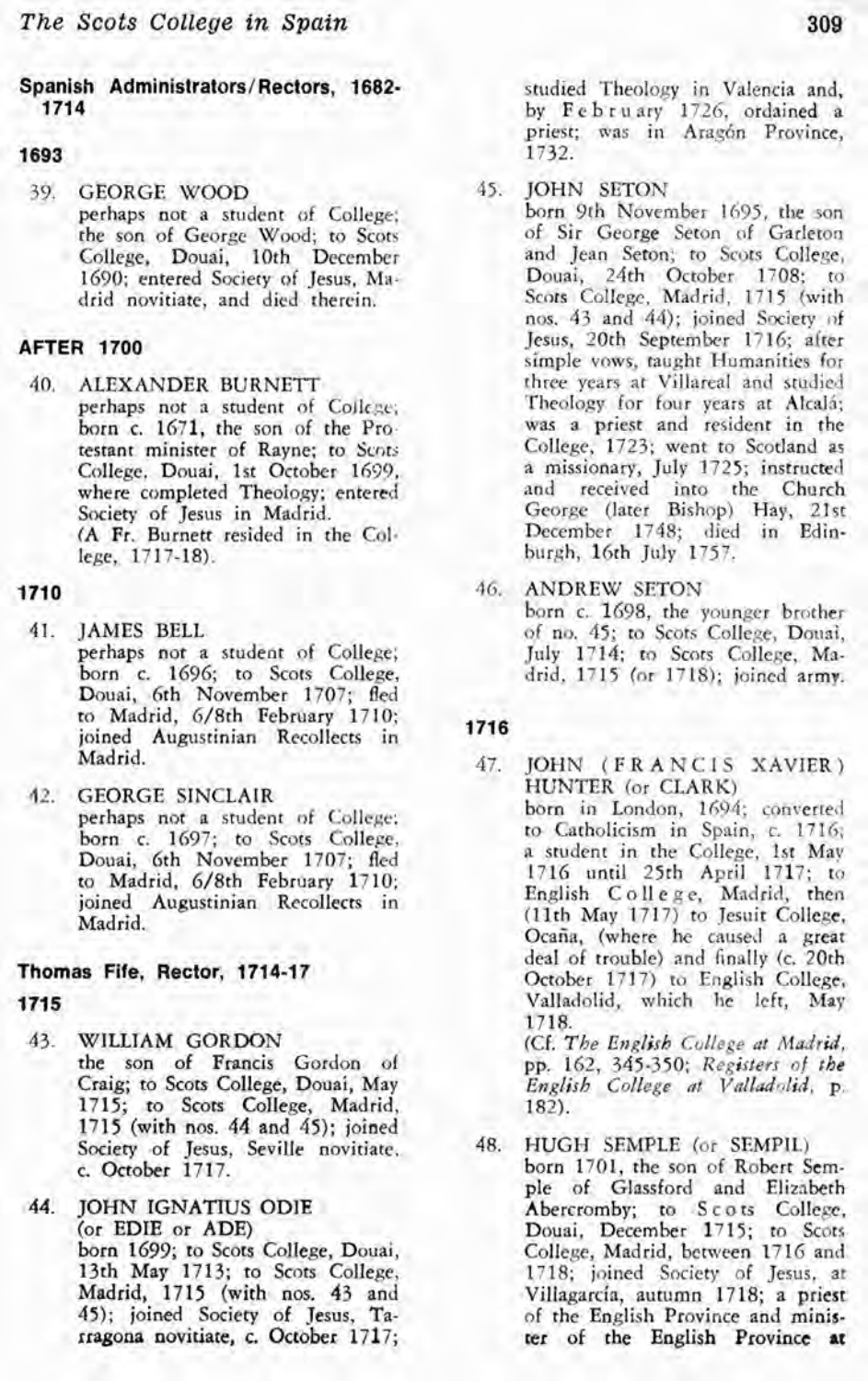Watten (Flanders); left the Society of Jesus, 16th June 1730. (Cf. Foley, op. cit., VIII, p. 698).

49. GEORGE SEMPLE (or SEMPIL) brother of no. 48; to Scots College, Douai, December 1715; to Scots College, Madrid, between 1716 and 1718; joined Society of Jesus, at Madrid, 28th June 1718; left the Society, 1722.

#### **Kenneth** ( **Francis Xavier** ) **Strachan, Rector, 1717-21**

- **1717** 
	-
	- 50. JOHN DUNBAR<br>a student in the Scots College, Madrid, November 1717 (or earlier) to December 1721 (or later); joined Society of Jesus, Madrid novitiate, 9th October 1722; was at Oropesa, 1726; was teaching in the College, 1730; went to Scotland (from Murcia), 1732, and perhaps missionary in Glengairn, 1732-34; was ill in Colegio Imperial, Madrid, c. 1750; probably still in Madrid, 1758.
	- 51. JOHN TROTTAR

perhaps not a student of College; born in Edinburgh, 18th August 1701/04; joined Society of Jesus, Madrid, 19th September 1722; re turned to Scotland, 29th May 1733, and was a priest at Aberdeen, 1740.

(Is he to be identified with no. 50 ?).

- **1718**
- (51 a). JOHN KELLIE (or KELLEY), son of Florence Kellie (or Kelley), was a fee-paying student of the College in 1718 and left, 7th **Sep**tember 1722.
- **1720**
- 52. IAMES MacDONALD (or MacDONEL) to Scots college, Madrid, 19th June 1720; left, 5th April 1725, and went to Barcelona.
- 1721
- **53. JOHN** BAPTIST HIGGINS (or HEGGINS)

son of John Higgins, an Irishman<br>and Charles V's physician, and --, of Bayonne; to Scots College, Madrid, as fee-paying student, 23rd June 1721; left for Douai with Fr. Strachan (ex-rector), 23rd December 1724, and arrived ar Scots College there, 16th March 1725; returned to Spain, c. 1728.

#### **Willlam Clerk, Rector, 1721-26**

#### 1722

- 54. ROBERT BROWN
	- the son of Robert Brown of Millhead and Elizabeth Maxwell; to Scots College, Douai, 19th November 1721; to Scots College, Madrid, June 1722 (via Bilbao); re turned to Scotland, unordained, 1724/25.
- 55. JAMES COLGRAVE the son of Sir George Colgrave;<br>arrived at Scots College, Madrid, c. June 1722; left for La Flèche, France, 1st October 1727.
- 56. WILLIAM LINDSAY<br>the son of Alexander Lindsay and - Herries; to Scots College, Douai, 19th November 1721; to Scots College, Madrid, June 1722; left for Cidiz, 1st October 1728, and re turned to Scotland.
- 57. ROBERT GRANT the son of John Grant; to Scots College, Madrid, July 1722; although wanted to join Society of Jesus, left for Scotland in obedience to father's wishes, 6th

April 1726.

58. KENNETH McKENZIE born 1714, the son of Hector and Jean McKenzie; to Scots College, Douai, 20th May 1722; left for Scots College, Madrid (via Bilbao), 21st July 1722; joined Society of Jesus, Madrid novitiate, 30th April 1724; from Murcia to Scots College, Madrid, as a brother, September 1729 and taught there; to Paris, 1732, where he was ordained a priest; to Scotland as a missionary, 1753, being in Strathglass, 1756-75, (and at Braemar, 1764); died at Aberdeen, 30th April 1775.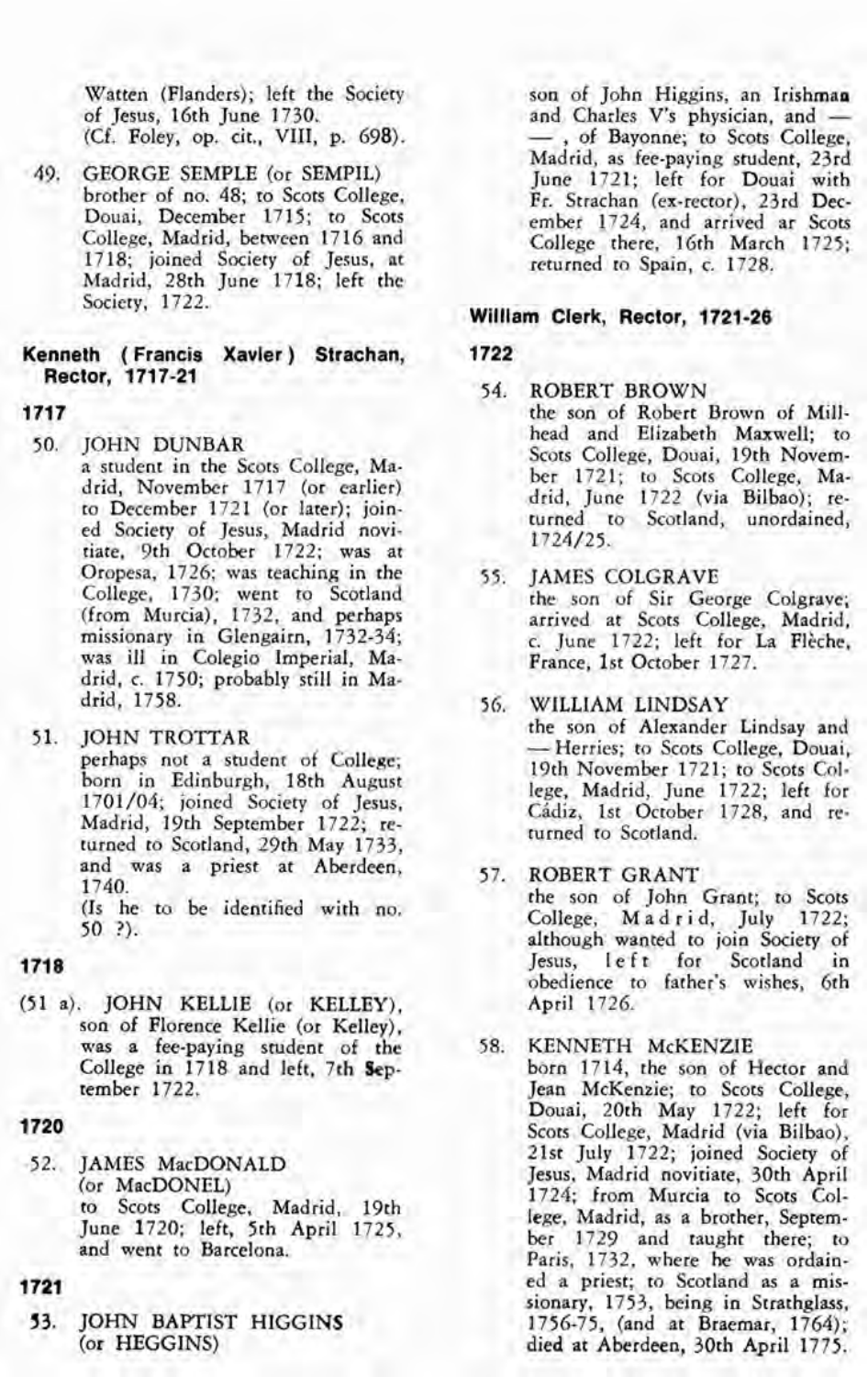(Cf. Foley, op. cit., VII, p. 472: born 4th May 1704; to Edinburgh, 19th February 1737, then at Kirkconnel; died at Munches, 14th November 1744).

#### 1723

(58 a). JOHN O'BRYAN son of Da. Aleja Oconer (Alice O'Connor ?), a fee-paying student of the College; arrived, 18th October 1723, and left, 15th October 1724 (or later).

#### **1724**

- 59. LUDOVICUS DELVALL born c. 1708, the son of Ludovico Marchione; member of the Order of the Knights of Malta; to Scots College, Douai, 8th November 1722 (Rhetoric); to Scots College, Madrid, 1724; miraculously cured after prayer to St. Francis Xavier and so, in fulfilment of a vow, joined Society of Jesus; went to Paraguay.
- 60. ANDREW COLGRAVE born 1716/17, the younger brother of no. 55; arrived at Scots College, Madrid, 31st May 1724 (via San Sebastián and Valladolid); left, 10th August 1733.

#### **1725**

61. ROBERT HERRIES (or HARRIS) the son of John Herries of Auchencheen, near Moniaive in Galloway, and Elizabeth Gordon; to Scots College, Douai, 2nd October 1724; to Scots College, Madrid (via *CI*diz), early 1725 (with no. 62); left, sometime after April 1725; practised medicine in Scotland.

62. ERNEST LESLIE<br>born 5th February 1713, the son of Charles Leslie and Elizabeth Fordyce; to Scots College, Douai, 2nd October 1724; to Scots College, Madrid (via Cádiz), early 1725 (Humanities); left for Nancy, October 1728, and joined Society of Jesus, 28th November 1728; nominated rector of the Scots College, Madrid, 1734, but appointment cancelled; taught for many years in France, author of poems in French and Fellow of Royal Academy of Sciences at Nancy (where he was living, 1767). (Cf. Foley, op. cit., VII, p. 453).

#### **1726**

- 63. JOSEPH DUGUID (DUGUD) born 6th January 1713, the son of Robert Duguid of Auchenhove and Teresa Leslie of Balquhain; to Scots College, Douai, 29th November 1723 (Grammar), one of four brothers there; to Scots College, Madrid, August 1726 (where com pleted Humanities); joined Society of Jesus in Rome, 1730/31 (or 20th January 1733), and studied Philosophy there; later, in Madrid again; returned to Douai, August 1735 or December 1736; arrived in Edinburgh, 20th June 1742, was professed there, 24th March 1747, and was working there, 1764; died in Edinburgh, 28th February 1775. (Cf. Foley, op. cit., VII, p. 214; *The lnnes Review,* vol. XV (1964),
- p. 141). 64. **JAMES HAY**

to Scots College, Madrid, from Douai, August 1726 (with no. 63); joined Society of Jesus, c. September 1729; left Province of Toledo for Douai, December 1736.

During the rectorate of Fr. William Clerk, 1721-26, (and also later), several fee-paying Spanish boys were admitted to the College as students, including:

- (64 a). the two sons of the MARQUIS OF TRUJILLOS;
- (64 b). JUAN SEMINATI, son of Melchior Seminati;
- (64 c). JUAN ANTONIO ROMUAL-DO SARMIENTO, son of Josepha Sarrniento;
- (64 d). JAIME XAVIER ENCIARTE Y LOYOLA;
- (64 e). JOSEPH BARRENECHEA, son of Joachin Ignacio Barrenechea;
- (64 **f).** JOSEPH GABRIEL DE **CHA-**BARIA,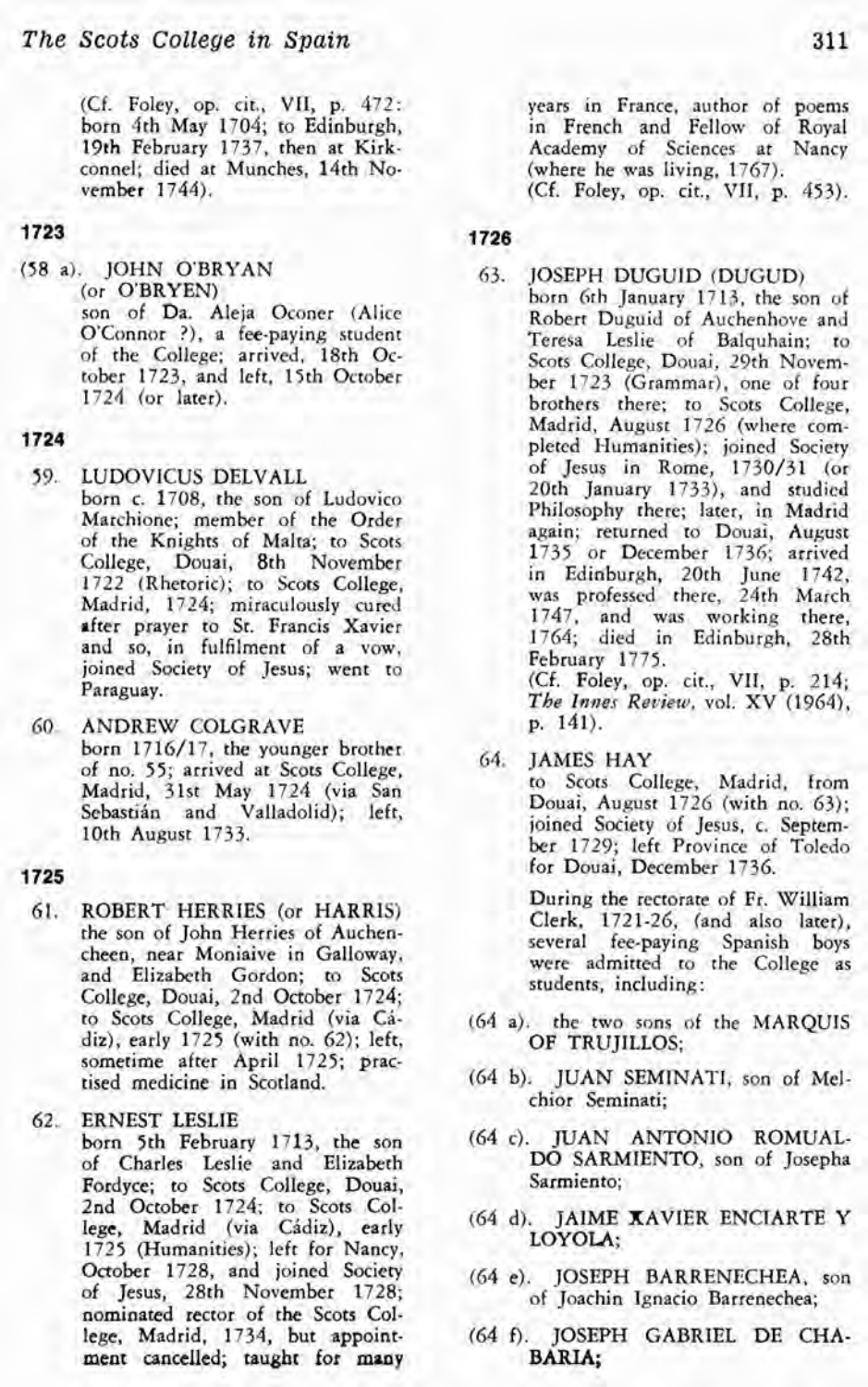- (64 g). FRANCISCO I G N A CIO DE ORANTIA Y CABRERA;
- (64 h). IGNACIO BUSTAMANTE;
- (64 i). JUAN LEANDRO DE ESCLA-PES;
- (64 j). JOSEPH BRIZUELA:
- (64 k). BARTOLOME CORONA;
- (64 1). the two nephews of D. JUAN ITURALDI;
- (64 m). FERNANDO DE MADRID;
- (64 n). NICHOLAS QUERI;
- (64 0). LORENZO TABARES, son of the Marquis of Casatabares;
- (64 p). JUAN MENDEZ;
- (64 q). JUAN LEANDRO CARANZA;
- (64 r). JUAN FRANCISCO GARDI-COCHEA;
- (64 s). ANTONIO ARANA (who left after a week);
- (64 t). JOSEF GIRON, natural son of the Duke of Osuna;
- (64 u). ESTEVAN SALAVERI;
- (64 v). JOSEPH FLON;
- (64 w). PEDRO STUART, Marquis of San Leonardo and brother of the Duke of Berwick; whom John Geddes met in 1770.

#### **William MacGilI, Rector, 1726-34**

#### **1727/28**

65. ALLAN MacDONALD ("Don Alano") perhaps not a student of College; born in Western Isles, c. 1696; at Scots College, Rome, 1715 to 1721; arrived in Madrid, 1727/28, and left for Douai, 1st July 1728; or dained a priest in Scotland between 1736 and 1743; accompanied Bonnie Prince Charlie while in Britain, 1745-46, as his confessor and as chaplain to Clanranald men; imprisoned on a ship in the Thames, then at Tilbury and in Southwark New Gaol, and later banished; was in Paris and, from 1747, in Rome; returned to Scotland, 1765/68, and worked in Traquair for a time; for last years of his life, lived in retirement in Edinburgh, where he died, 17th May 1781.

(Cf. The Innes Review, vol. XV (1964), p. 142; vol. XVII (1966), p. 140).

- **c. 1730**
- 66. **JAMES THOMSON** 
	- born at Aberdeen, the son of Thomas Thomson and Lucy (or Louise) Shand; to Scots College, Douai, 10th September 1729; summer 1730; left Madrid, 11th October 1734; arrived at Scots College, Douai, 5th December 1734 (Poetry); after Philosophy, joined Society of Jesus and went to novitiate in Landberg (Bavaria ?), September 1738.
- 67. FLORENCE O'DONNOGHUE the son of Florence O'Donnoghue of Ireland and Anne Urquhart of Meldrum; arrived at Scots College, Madrid, c. November 1730; left Madrid, 11th October 1734; arrived at Scots College, Douai, 5th December 1734 (Poetry); after com- pleting Logic, joined the army.
- 68. JAMES (EDWARD) DALZELL born c. 1717, the son of Colonel John Dalzell, brother of Lord Carnwath; to Scots College, Madrid (date of arrival unknown); left Madrid, llth October 1734; arrived at Scots College, Douai, 5th December 1734 (Syntax); later, joined the army.
- 69. CHARLES FARQUHARSON born c. 1713, the son of Lewis Farquharson of Auchindryne, near<br>Braemar, and Margaret Farquharson; a brother of Fr. John Farquharson, Jesuit; to Scots College, Madrid (date of arrival unknown); left Madrid, llth October 1734; arrived at Scots College, Douai, 5th December 1734 (Poetry ?); after Philosophy, joined Society of Jesus and went to novitiate of Landberg (Bavaria ?), 23rd September 1738; went to Scotland **as** missionary,